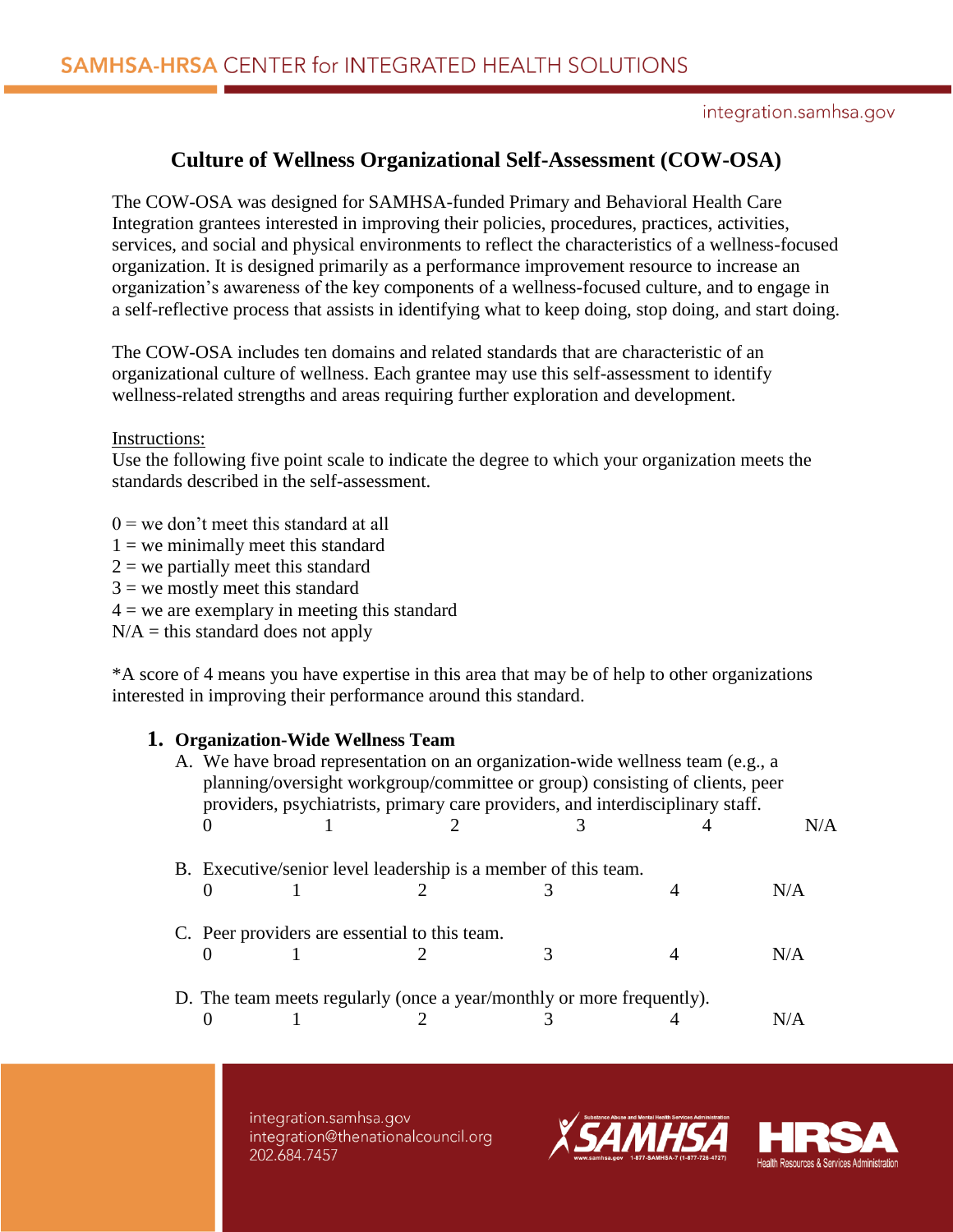### **2. Person-Centered Wellness Programs**

A. We offer a wide variety of wellness-focused programs for clients based on their expressed interests, readiness level, cultural values, and life circumstances. For example: health education classes, smoking cessation supports, healthy cooking, nutrition education, walking groups, stress relieving meditation, and physical activities such as yoga, Zumba, dance, exercise classes, and other approaches to increasing physical activity. 0 1 2 3 4 N/A B. We routinely offer health risk screenings and preventive services to our clients including immunizations, flu shots, cholesterol tests, blood pressure checks, breath CO, cancer screens, and BMI measures. 0 1 2 3 4 N/A C. We offer wellness programs aligned with evidence-informed approaches that combine physical activities, weight management, and healthy eating through structured and curriculum-based interventions. (see list of EBPs in Bartels article) 0 1 2 3 4 N/A D. We offer peer-involved and/or peer-led client-centered educational and health selfmanagement activation approaches (e.g., WHAM, HARP, peer-involved Chronic Disease Self-Management programs, peer self-help focused on health, peerdeveloped wellness programs). 0 1 2 3 4 N/A E. We develop highly individualized client-centered health and wellness goals that aligned with the person's cultural and personal preferences as documented in the client's medical record. 0 1 2 3 4 N/A F. We have a system to provide clients with their individualized health-related report card/dashboard to develop personalized health goals and to monitor progress. 0 1 2 3 4 N/A G. Our wellness-related services provides clients with important information that is personalized and action oriented (e.g., clients are supported to apply what they have learned outside the treatment environment). 0 1 2 3 4 N/A

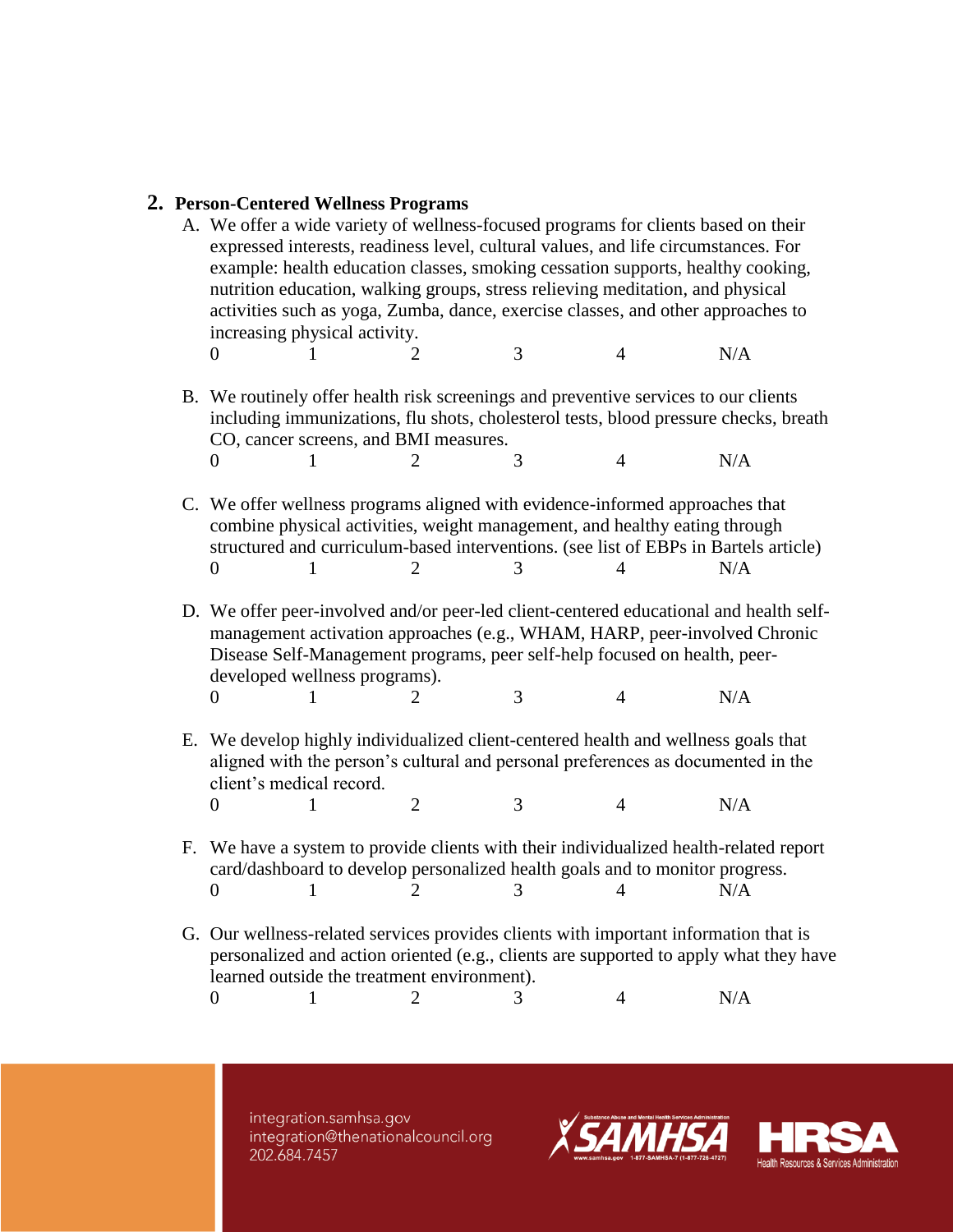| H. We offer inexpensive, practical, and wellness supporting incentives (e.g., water<br>bottles, pedometers) to encourage and activate clients to learn about and experience<br>the possible benefits of wellness-related activities. The purpose is to expose clients<br>to wellness activities as one way of making informed decisions. |                                                                                                                                                                                                                                                                                    |              |                       |   |                                                                               |     |  |  |
|------------------------------------------------------------------------------------------------------------------------------------------------------------------------------------------------------------------------------------------------------------------------------------------------------------------------------------------|------------------------------------------------------------------------------------------------------------------------------------------------------------------------------------------------------------------------------------------------------------------------------------|--------------|-----------------------|---|-------------------------------------------------------------------------------|-----|--|--|
|                                                                                                                                                                                                                                                                                                                                          | 0                                                                                                                                                                                                                                                                                  | 1            | $\overline{2}$        | 3 |                                                                               | N/A |  |  |
|                                                                                                                                                                                                                                                                                                                                          | 3. System-Wide Focus of Leadership<br>A. Our leadership communicates a clear vision for developing a culture of wellness to<br>the clinical, residential, support staff, care managers, peers, and other members of<br>the workforce.<br>$\overline{2}$<br>3<br>N/A<br>1<br>0<br>4 |              |                       |   |                                                                               |     |  |  |
| B. Our leadership establishes a culture of wellness as a high priority performance<br>expectation.                                                                                                                                                                                                                                       |                                                                                                                                                                                                                                                                                    |              |                       |   |                                                                               |     |  |  |
|                                                                                                                                                                                                                                                                                                                                          | 0                                                                                                                                                                                                                                                                                  | 1            | $\overline{2}$        | 3 | $\overline{4}$                                                                | N/A |  |  |
|                                                                                                                                                                                                                                                                                                                                          | C. Our leadership walks the talk by engaging in visible wellness activities with clients<br>and/or staff.                                                                                                                                                                          |              |                       |   |                                                                               |     |  |  |
|                                                                                                                                                                                                                                                                                                                                          | $\overline{0}$                                                                                                                                                                                                                                                                     | $\mathbf{1}$ | $\overline{2}$        | 3 | $\overline{4}$                                                                | N/A |  |  |
|                                                                                                                                                                                                                                                                                                                                          | D. We have wellness promoting activities that are open to and attended by staff and<br>clients together.                                                                                                                                                                           |              |                       |   |                                                                               |     |  |  |
|                                                                                                                                                                                                                                                                                                                                          | $\boldsymbol{0}$                                                                                                                                                                                                                                                                   | 1            | $\overline{2}$        | 3 | $\overline{4}$                                                                | N/A |  |  |
| Ε.                                                                                                                                                                                                                                                                                                                                       | $\theta$                                                                                                                                                                                                                                                                           | 1            | 2                     | 3 | Wellness activities and interventions are included in the agency budget.<br>4 | N/A |  |  |
| 4. Integration of Health, Wellness with Behavioral Health<br>A. Clinical documentation prompts and guides clinical staff to assess, plan and address<br>whole health and wellness needs as a routine part of an integrated care service plan.<br>N/A<br>1<br>3<br>4<br>0                                                                 |                                                                                                                                                                                                                                                                                    |              |                       |   |                                                                               |     |  |  |
|                                                                                                                                                                                                                                                                                                                                          | B. Clinical team's review of client risks, needs, progress, and response to services is<br>reflective of the client's health and wellness needs and goals.                                                                                                                         |              |                       |   |                                                                               |     |  |  |
|                                                                                                                                                                                                                                                                                                                                          | $\theta$                                                                                                                                                                                                                                                                           | 1            | $\mathcal{D}_{\cdot}$ | 3 | 4                                                                             | N/A |  |  |
| C. The health and wellness goals and objectives in the client's service plan are worded<br>in a way that is client centered and reflects the client's expressed goals in his/her                                                                                                                                                         |                                                                                                                                                                                                                                                                                    |              |                       |   |                                                                               |     |  |  |
|                                                                                                                                                                                                                                                                                                                                          | own words.<br>$\boldsymbol{0}$                                                                                                                                                                                                                                                     | $\mathbf{1}$ | 2                     | 3 | 4                                                                             | N/A |  |  |

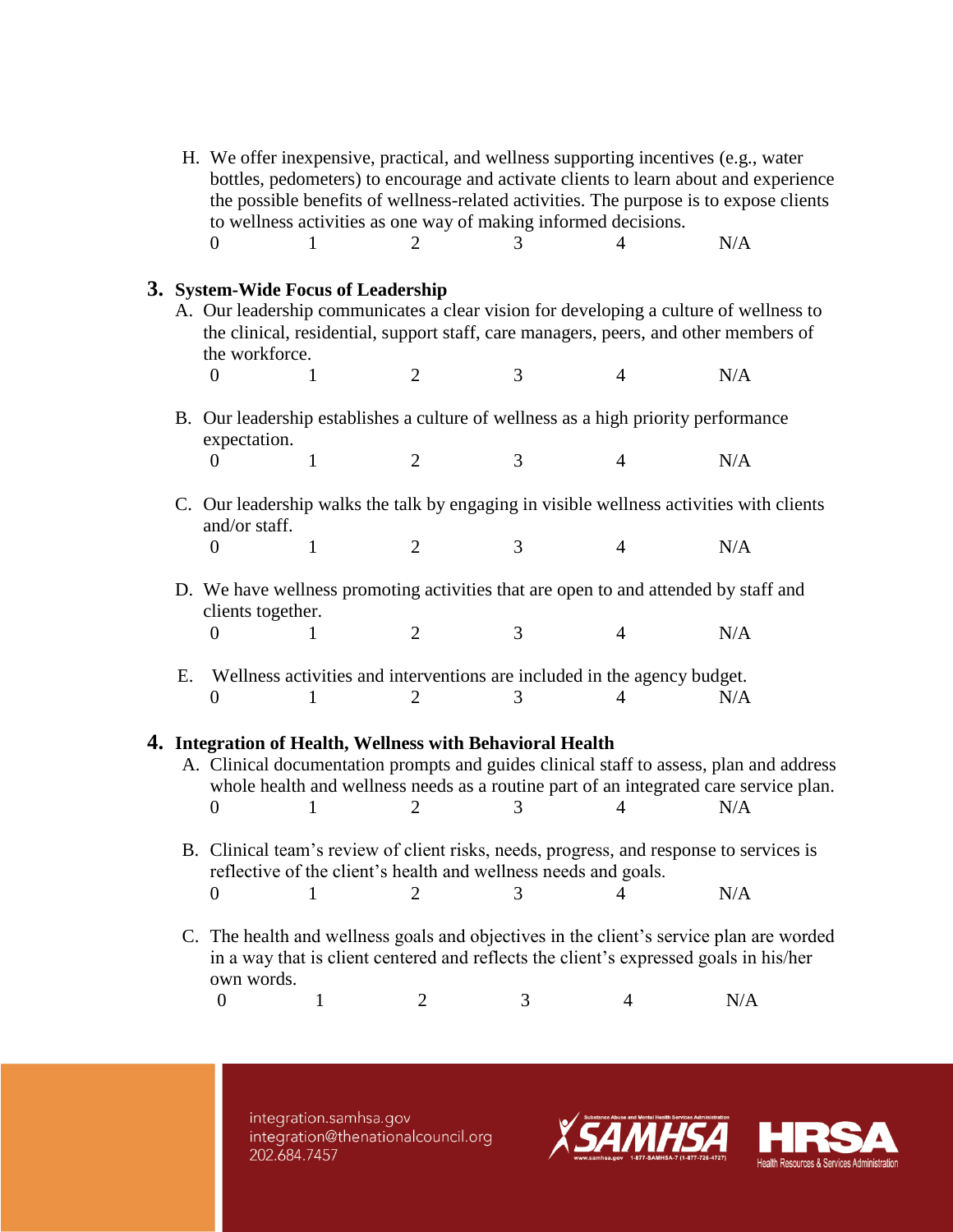## **5. Workforce Development**

- A. Clinical staff, care managers, peer providers, residential counselors, and others working with clients are trained in basic health literacy information; common health risks and chronic conditions for adults with mental health, substance use and trauma-related difficulties; and their role in supporting and promoting health and wellness.
	- 0 1 2 3 4 N/A
- B. Primary care staff receive training in the basics of mental illness, substance use, and trauma and how these behavioral difficulties influence health self-management; and practical strategies they may employ to increase their effectiveness in providing primary care services. 0 1 2 3 4 N/A
- C. Behavioral health providers receive training in a variety of wellness-promoting competencies such as motivational interviewing, SBIRT, client engagement, and the principles and practices of wellness and chronic disease self-management. 0 1 2 3 4 N/A
- D. Training of all staff includes knowledge and skills related to assessing strengths, emphasizing what's strong rather than what's wrong, and developing a clientcentered and strength-based wellness plan. 0 1 2 3 4 N/A

## **6. Community Connections and Resources**

- A. The organization engages community resources as partners in supporting the wellness of **CLIENTS** (e.g., Weight Watchers, YMCA, fitness centers, local college resources, exercise physiology students in training, yoga instructors). These resources may be brought into the organization as part of an overall goal of assisting clients to increasingly utilize community wellness resources outside the treatment setting.
	- 0 1 2 3 4 N/A
- B. The organization engages community resources as partners in supporting the wellness of **STAFF** (e.g., Weight Watchers, YMCA, fitness centers, local college resources, exercise physiology students in training, yoga instructors). These resources may be brought into the organization as part of an overall goal of supporting the health of staff both inside and outside the organizational setting. 0 1 2 3 4 N/A
- C. The organization has a system in place to inform and engage family, friends, peers, and others in the client's network that can support the client's health and wellness.

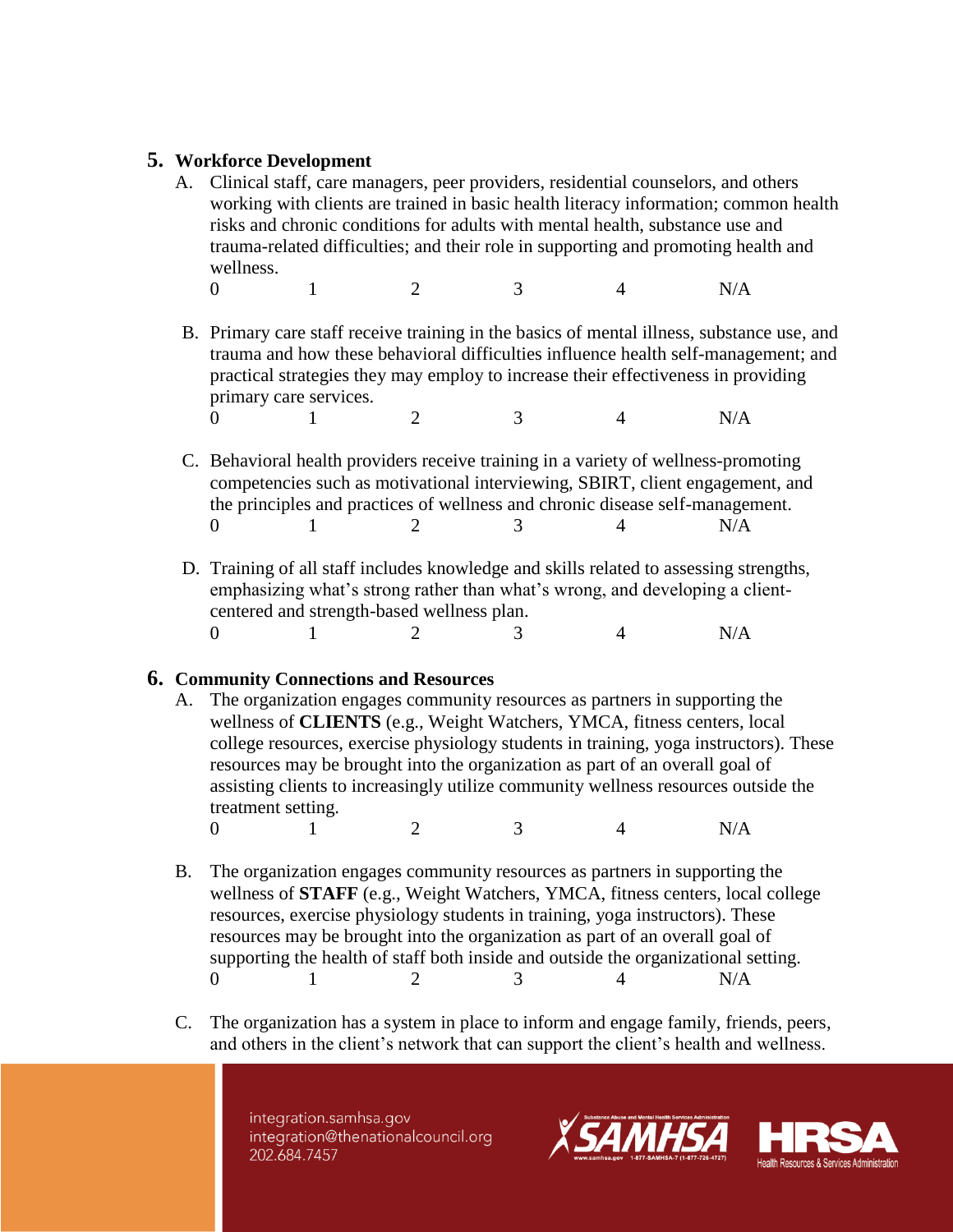The identification of social supports and the type of support wanted is based on the client's expressed preferences.

0 1 2 3 4 N/A

### **7. Self- Management Language and Messaging**

- A. The names of groups and other services reinforce the theme of wellness with a focus on increasing a client's knowledge and skills to self-manage his/her overall health. 0 1 2 3 4 N/A
- B. The title of various staff positions may include wellness language (e.g., wellness coaches, wellness mentors, health mentors, health and wellness specialists). 0 1 2 3 4 N/A
- C. Descriptions and labels of services and programs make reference to wellness with an emphasis on activating and motivating clients to self-manage their whole health. 0 1 2 3 4 N/A
- D. We have numerous wellness-related informational posters and brochures across our organization. The language is designed to motivate, build confidence and emphasize the importance of self-management. 0 1 2 3 4 N/A
- E. Our organization communicates a vision of the importance of self-management of one's wellness across numerous communication channels (e.g., website, newsletters, mission statement). 0 1 2 3 4 N/A

#### **8. Workforce Wellness**

- A. Our organization has a system in place to address the needs of staff who are experiencing intense work, family, or other sources of stress (e.g., Employee Assistance Programming, supportive supervision, work-life balance accommodations, stress management supports, vicarious trauma supports). 0 1 2 3 4 N/A
- B. Our organization supports staff to improve their overall health and wellness via inhouse weight management/physical activity opportunities, health screenings, flu shots, smoking cessation programs, discounted membership fees with local community wellness support programs (e.g., YMCA, weight watchers) 0 1 2 3 4 N/A